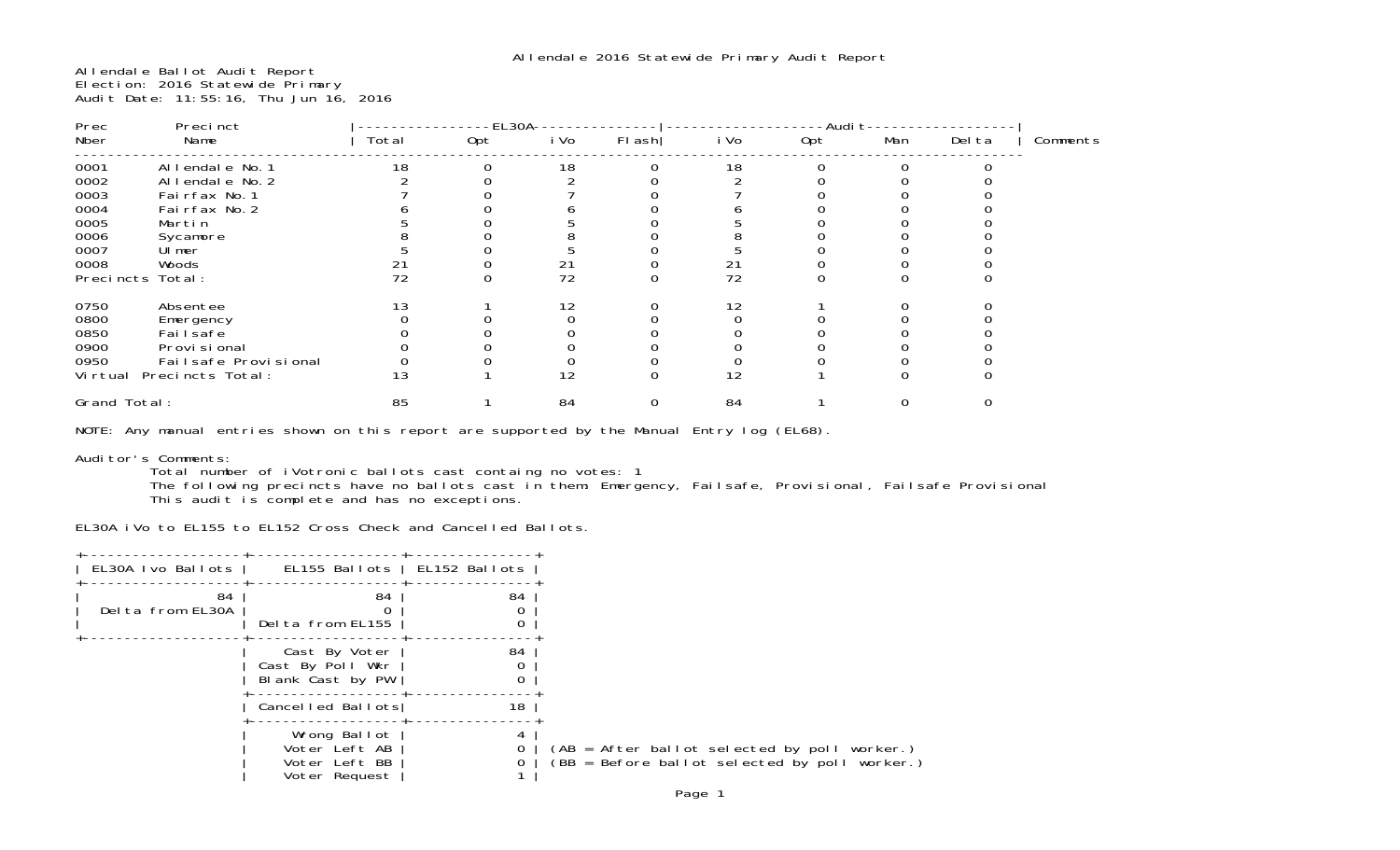Allendale 2016 Statewide Primary Audit Report

|                  | <b>ALLA</b> |
|------------------|-------------|
| Printer Problem  |             |
| Terminal Problem |             |
| Other Reason     |             |
|                  |             |

Number of ADA audio enabled events in this election: 10 $Mochino$   $Dote$ Precinct Number and Name Machine Date Time

|             | FLCCLICL NUMBEL AND NAME |  |         | MACILIC DALE            | - 11 III <del>c</del> |
|-------------|--------------------------|--|---------|-------------------------|-----------------------|
| 0002        | Allendale No.2           |  | 5126900 | 06/01/2016 11:55:55     |                       |
| 0002        | Allendale No.2           |  | 5126900 | 06/01/2016 11:56:35     |                       |
| 0008        | Woods                    |  | 5134994 | 06/01/2016 11:46:56     |                       |
| 0008        | Woods                    |  | 5134994 | $06/01/2016$ 11: 47: 03 |                       |
| 0008        | Woods                    |  | 5134994 | 06/01/2016 11:47:07     |                       |
| 0008        | Woods                    |  | 5134994 | 06/01/2016 15:00:49     |                       |
| 0008        | Woods                    |  | 5134994 | $06/01/2016$ 15: 01: 33 |                       |
| 0008        | Woods                    |  | 5134994 | $06/01/2016$ 15: 01: 36 |                       |
| <b>UNKN</b> | Unknown                  |  | 5124733 | 06/01/2016 11:59:41     |                       |
| <b>UNKN</b> | Unknown                  |  | 5125768 | 06/01/2016 14:06:58     |                       |
|             |                          |  |         |                         |                       |

Election Date: 06/14/2016

 In all but the Absentee Precicnt events reported before election day are due to testing. Machines reported with precinct unknown had ADA Audio Enabled Events but no ballots were cast on them.

Note: The following machines(s) have audit records but no ballots were cast on them: 5124733, 5125039, 5125768, 5126202, 5127346 Because they do not have ballots cast, they cannot be matched to a precinct. This is not an issue as long as the EL30A Ivo Ballots, the EL155 Ballots and the EL152 Ballots match in the table immdiately above.

How to read this report.

This is the ballot level report. It compares the number of ballots cast in the tabulation report, the EL30A with the number of ballots cast in the audit data.

The values read from the EL30A report are reported in four categories; Total, Optical (Opt), iVotronic (iVo) and Flash. None of these values on each line are calculated but parsed from the actual report. The total lines are the calculated sums of the individual precince line values.

The Opt totals are the total number of ballots cast on paper ballots that were scanned into the optical scanner and transferred to the tabulation computer via memory stick or ZipDisk (depending on the type of device, M100 or M650 used to scan the ballots.) Optical totals should exist only in some but not all of the Virtual Precincts at the bottom of the table.

The iVo totals are the results gathered from the PEBs (Personal Electronic Ballot) which are used to open and close an iVotronic voting machine and, after the polls have closed, gather the ballots cast for transmission to the tabulation system.

The Flash totals are the totals that are read from the flash cards in the rare event that the ballotscannot be copied from the machine to the PEB or from the PEB to the tabulating machine.

The values on the Audit side come from the iVotronic audit data that is read from the flash cards as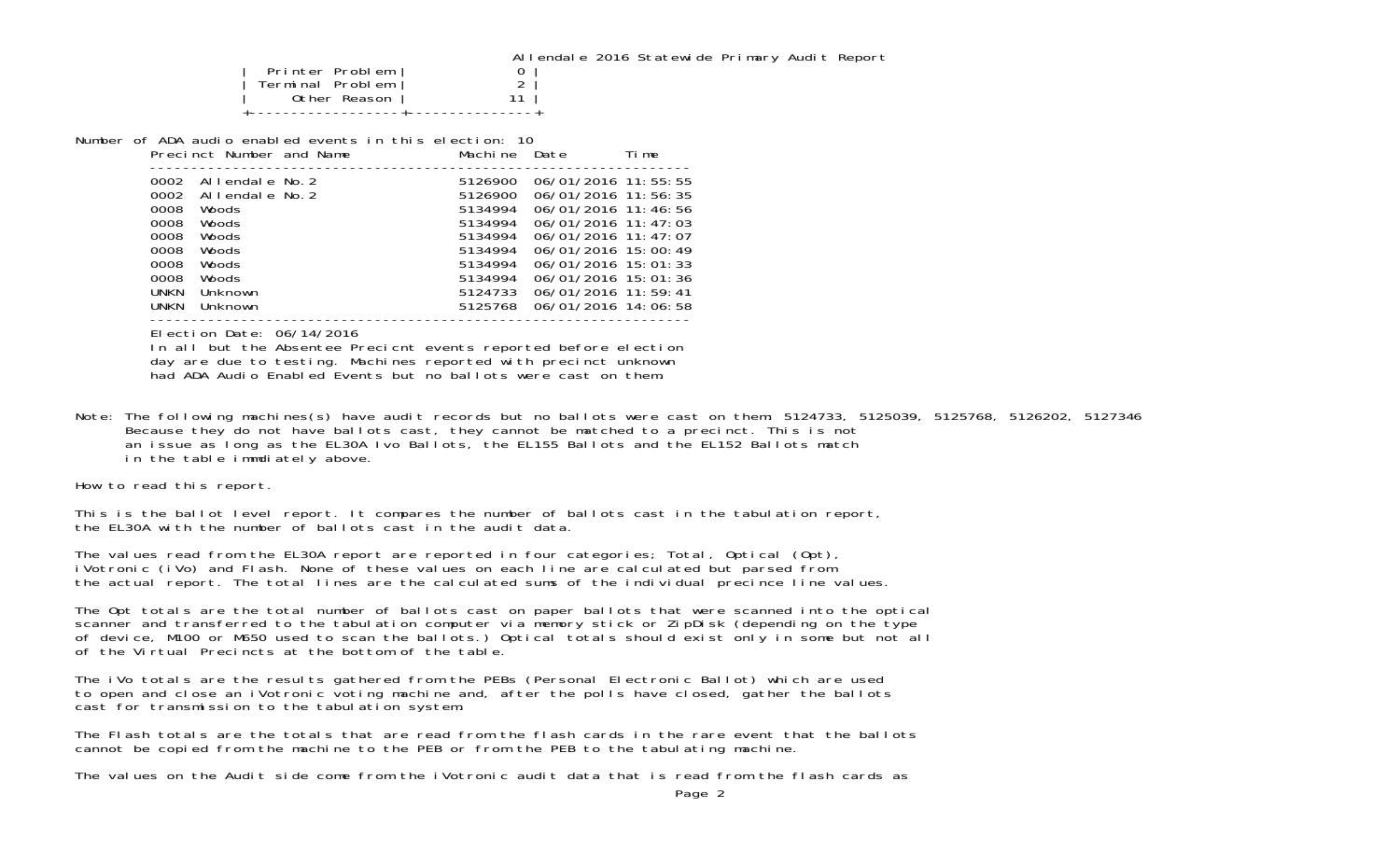Allendale 2016 Statewide Primary Audit Report part of the audit process. That process combines the individual machine data into two master audit files, the EL155 Vote image log and the EL152 iVotronic event log.

The EL155 contains a record of all the votes cast on a ballot. The vote images indicate the machine 0counting the number of asterisks in a precint we get the number of ballots cast in that precinct. That number should always match the number in the iVo column on the EL30A side of the report.

Optical ballots do not have electonically readable audit files. So if the audit data iVotronic total does not match the EL30A Total value, the auditor is prompted to read the paper report from the optical scanner and enter the total ballots cast into the auditing program.

If the sum of the audit iVotronic and Optical ballots cast still do not match the EL30A total value, then the audit software reads the EL68 Manual Entry log for any changes made in that precinct to either the iVo or Opt totals by the CEC staff. It displays any manual entries to the auditor for inclusion into the totals. If accepted by the auditor these entries are automatically added to the Man column from the Manual Entry log.

Finally, the audit software calculates the Delta value which should be zero unless the sum of the iVo, the Opt and the Man do not match the EL30A Total column. If the Delta is greater than zero then audit data is missing. A comment will be placed on that line in the report indicating missing audit data. If the Delta value is less than zero then there are more ballots in the audit data than there are in the tabulated data and a comment will be placed on that line in the report.

Wherever possible, the audit system will attempt to indicate where the difference is by displaying the iVotronic machine numbers and the number of ballots cast on that machine that exist in the audit data. In the case of missing tabulated data, it might be possible to identify a machine that has the same number of ballots cast as the delta value and that number and ballot count will be highlited with a < sign. If there is a non zero Delta value there will be an entry by the auditor explaining the variance.

Finally, there is a EL30A iVo to EL155 to EL152 Cross Check and Cancelled Ballots table in the report This table should indicate that the nubmer ballots cast in the EL30A match the numbers in the EL155 and the EL152 report. Then there are some statistics pulled from the EL152 repor that indicate how many ballots were cast by the voter and the number cast by the poll worker. Lastly the number of ballots that were cancelled and the reason they were cancelled. It should be noted that the reason cancelled is chosen from a pull down menu presented to the poll worker when a ballot is cancelled, there is no way to validate the poll worker's choice.

Allendale Vote Level Audit Report Election: 2016 Statewide Primary Audit Date: 11:56:02, Thu Jun 16, 2016

| Precinct Number,<br>Name<br>0ffi ce                                              | Candi date                            | Party | Total | Optical | i Vo | -EL30A---------------- ----Audi t-------'<br>FI ash | i Vo | Del tal | Comments                            |
|----------------------------------------------------------------------------------|---------------------------------------|-------|-------|---------|------|-----------------------------------------------------|------|---------|-------------------------------------|
| 0001 Allendale No. 1<br>REP - Solicitor Circuit 14<br>REP - Solicitor Circuit 14 | Angel a McCall-Tanner<br>Duffie Stone |       |       |         |      |                                                     | 11   |         |                                     |
| 0002 Allendale No. 2<br>REP - Solicitor Circuit 14                               | Angel a McCall-Tanner                 |       |       |         |      |                                                     |      |         | 0 * No Audit Data expected or found |

----------------------------------------------------------------------------------------------------------------------------------------------------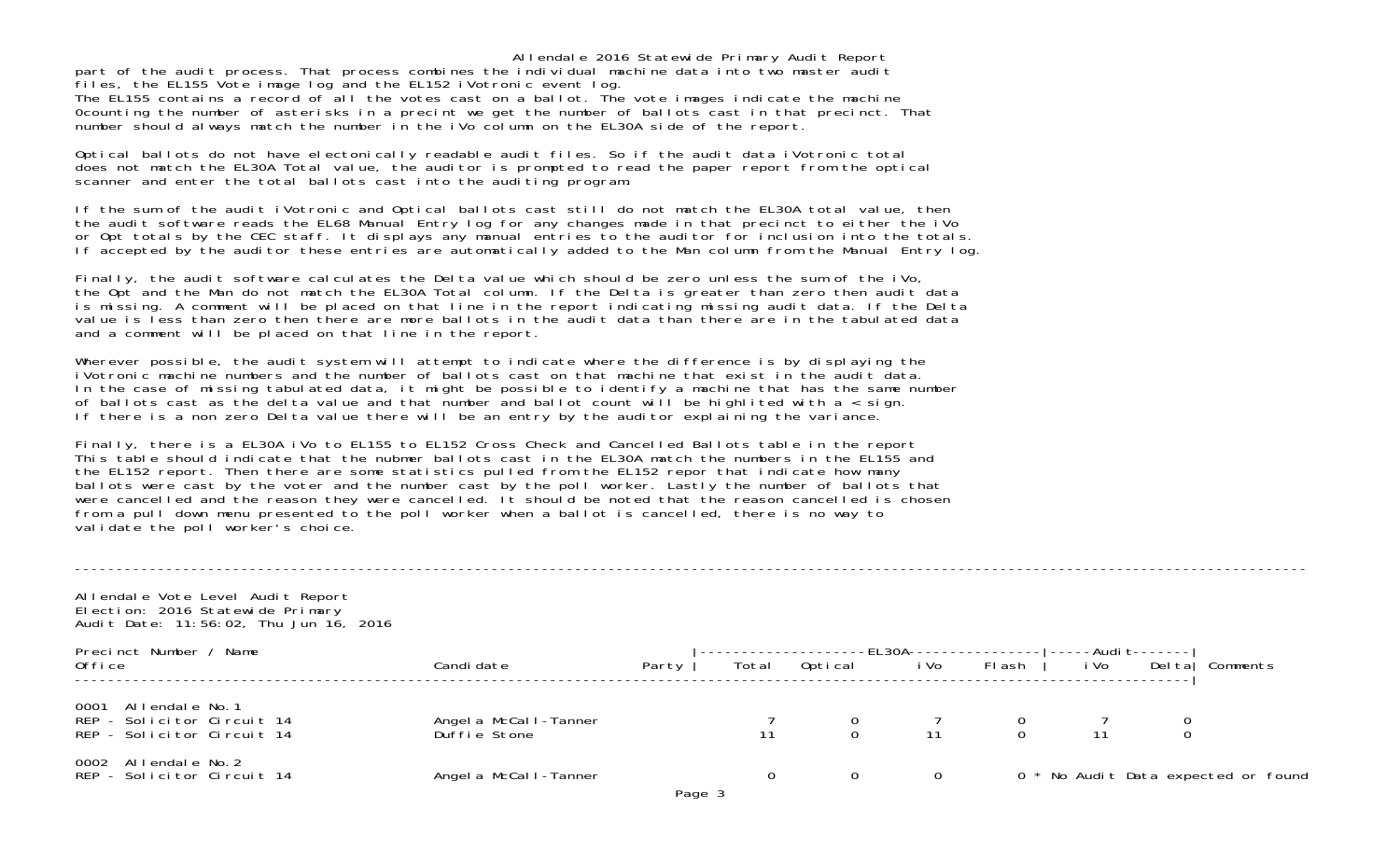| Duffie Stone                                                                                                                                                                                                                                                                                                                                                                                                                                                                                                                                                                                                                                                                                                                                                                     |              |                                                                                                                                                                                                                                                                                            | 0<br>$\overline{0}$                                                                                                                                                                               | 3<br>4                                        | 0<br>$\mathbf 0$    | 3<br>4                           | 0<br>$\Omega$              |                                                                                                                                                                                                                                                                                                                           |
|----------------------------------------------------------------------------------------------------------------------------------------------------------------------------------------------------------------------------------------------------------------------------------------------------------------------------------------------------------------------------------------------------------------------------------------------------------------------------------------------------------------------------------------------------------------------------------------------------------------------------------------------------------------------------------------------------------------------------------------------------------------------------------|--------------|--------------------------------------------------------------------------------------------------------------------------------------------------------------------------------------------------------------------------------------------------------------------------------------------|---------------------------------------------------------------------------------------------------------------------------------------------------------------------------------------------------|-----------------------------------------------|---------------------|----------------------------------|----------------------------|---------------------------------------------------------------------------------------------------------------------------------------------------------------------------------------------------------------------------------------------------------------------------------------------------------------------------|
| Duffie Stone                                                                                                                                                                                                                                                                                                                                                                                                                                                                                                                                                                                                                                                                                                                                                                     |              |                                                                                                                                                                                                                                                                                            | 0<br>$\Omega$                                                                                                                                                                                     | -1<br>5                                       | 0<br>$\Omega$       | 5                                | 0<br>$\Omega$              |                                                                                                                                                                                                                                                                                                                           |
| Duffie Stone                                                                                                                                                                                                                                                                                                                                                                                                                                                                                                                                                                                                                                                                                                                                                                     |              |                                                                                                                                                                                                                                                                                            | 0<br>$\mathbf 0$                                                                                                                                                                                  | -1<br>4                                       | 0<br>$\Omega$       | 1<br>4                           | 0<br>0                     |                                                                                                                                                                                                                                                                                                                           |
| Duffie Stone                                                                                                                                                                                                                                                                                                                                                                                                                                                                                                                                                                                                                                                                                                                                                                     |              |                                                                                                                                                                                                                                                                                            | 0<br>$\mathbf 0$                                                                                                                                                                                  | 6<br>$\overline{2}$                           | 0<br>$\mathbf 0$    | 6<br>$\overline{2}$              | $\mathbf 0$<br>$\mathbf 0$ |                                                                                                                                                                                                                                                                                                                           |
| Duffie Stone                                                                                                                                                                                                                                                                                                                                                                                                                                                                                                                                                                                                                                                                                                                                                                     |              |                                                                                                                                                                                                                                                                                            | $\mathbf 0$<br>$\mathbf 0$                                                                                                                                                                        | $\overline{2}$<br>$\mathbf{3}$                | 0<br>$\mathbf 0$    | $\overline{2}$<br>$\mathfrak{Z}$ | 0<br>$\Omega$              |                                                                                                                                                                                                                                                                                                                           |
| Duffie Stone                                                                                                                                                                                                                                                                                                                                                                                                                                                                                                                                                                                                                                                                                                                                                                     |              |                                                                                                                                                                                                                                                                                            | 0<br>$\overline{0}$                                                                                                                                                                               | 13<br>8                                       | 0<br>$\Omega$       | 13<br>8                          | 0<br>$\mathbf 0$           |                                                                                                                                                                                                                                                                                                                           |
| Duffie Stone                                                                                                                                                                                                                                                                                                                                                                                                                                                                                                                                                                                                                                                                                                                                                                     |              |                                                                                                                                                                                                                                                                                            | $\mathbf 0$<br>$\mathbf{1}$                                                                                                                                                                       | 8<br>$\mathbf{3}$                             | 0<br>$\overline{0}$ | 8<br>3                           | 0<br>$\mathbf{O}$          |                                                                                                                                                                                                                                                                                                                           |
| Duffie Stone                                                                                                                                                                                                                                                                                                                                                                                                                                                                                                                                                                                                                                                                                                                                                                     |              |                                                                                                                                                                                                                                                                                            | $\mathbf 0$<br>$\Omega$                                                                                                                                                                           | $\mathbf 0$<br>$\Omega$                       |                     |                                  |                            |                                                                                                                                                                                                                                                                                                                           |
| Duffie Stone                                                                                                                                                                                                                                                                                                                                                                                                                                                                                                                                                                                                                                                                                                                                                                     |              |                                                                                                                                                                                                                                                                                            | 0<br>$\mathbf 0$                                                                                                                                                                                  | $\mathbf 0$<br>$\mathbf 0$                    |                     |                                  |                            |                                                                                                                                                                                                                                                                                                                           |
| Duffie Stone                                                                                                                                                                                                                                                                                                                                                                                                                                                                                                                                                                                                                                                                                                                                                                     |              |                                                                                                                                                                                                                                                                                            | $\mathbf 0$<br>$\mathbf 0$                                                                                                                                                                        | $\mathbf 0$<br>$\mathbf 0$                    |                     |                                  |                            |                                                                                                                                                                                                                                                                                                                           |
| Duffie Stone                                                                                                                                                                                                                                                                                                                                                                                                                                                                                                                                                                                                                                                                                                                                                                     |              |                                                                                                                                                                                                                                                                                            | $\mathbf 0$<br>$\overline{0}$                                                                                                                                                                     | $\mathbf 0$<br>$\overline{0}$                 |                     |                                  |                            |                                                                                                                                                                                                                                                                                                                           |
| REP - Solicitor Circuit 14<br>REP - Solicitor Circuit 14<br>REP - Solicitor Circuit 14<br>REP - Solicitor Circuit 14<br>REP - Solicitor Circuit 14<br>REP - Solicitor Circuit 14<br>REP - Solicitor Circuit 14<br>REP - Solicitor Circuit 14<br>REP - Solicitor Circuit 14<br>REP - Solicitor Circuit 14<br>REP - Solicitor Circuit 14<br>REP - Solicitor Circuit 14<br>REP - Solicitor Circuit 14<br>REP - Solicitor Circuit 14<br>REP - Solicitor Circuit 14<br>REP - Solicitor Circuit 14<br>REP - Solicitor Circuit 14<br>REP - Solicitor Circuit 14<br>REP - Solicitor Circuit 14<br>REP - Solicitor Circuit 14<br>REP - Solicitor Circuit 14<br>0950 Failsafe Provisional<br>REP - Solicitor Circuit 14<br>REP - Solicitor Circuit 14<br>There was no unmatched audit data | Duffie Stone | Angel a McCal I-Tanner<br>Angel a McCal I-Tanner<br>Angel a McCal I-Tanner<br>Angel a McCal I-Tanner<br>Angel a McCal I-Tanner<br>Angel a McCal I-Tanner<br>Angel a McCal I-Tanner<br>Angel a McCal I-Tanner<br>Angel a McCal I-Tanner<br>Angel a McCal I-Tanner<br>Angel a McCal I-Tanner | 3<br>$\overline{4}$<br>5<br>1<br>4<br>6<br>$\overline{2}$<br>$\overline{2}$<br>$\mathbf{3}$<br>13<br>8<br>8<br>4<br>$\mathbf 0$<br>$\Omega$<br>0<br>$\Omega$<br>0<br>$\Omega$<br>0<br>$\mathbf 0$ | Allendale 2016 Statewide Primary Audit Report | $\overline{2}$      | $\mathbf 0$                      | $\overline{2}$             | 0<br>0 * No Audit Data expected or found<br>0 * No Audit Data expected or found<br>0 * No Audit Data expected or found<br>0 * No Audit Data expected or found<br>0 * No Audit Data expected or found<br>0 * No Audit Data expected or found<br>0 * No Audit Data expected or found<br>0 * No Audit Data expected or found |

How to read this report.

This is the vote level report. It compares the number of votes cast for each candidate in the tabulation report with the number of ballots cast in the audit data for each candidates in each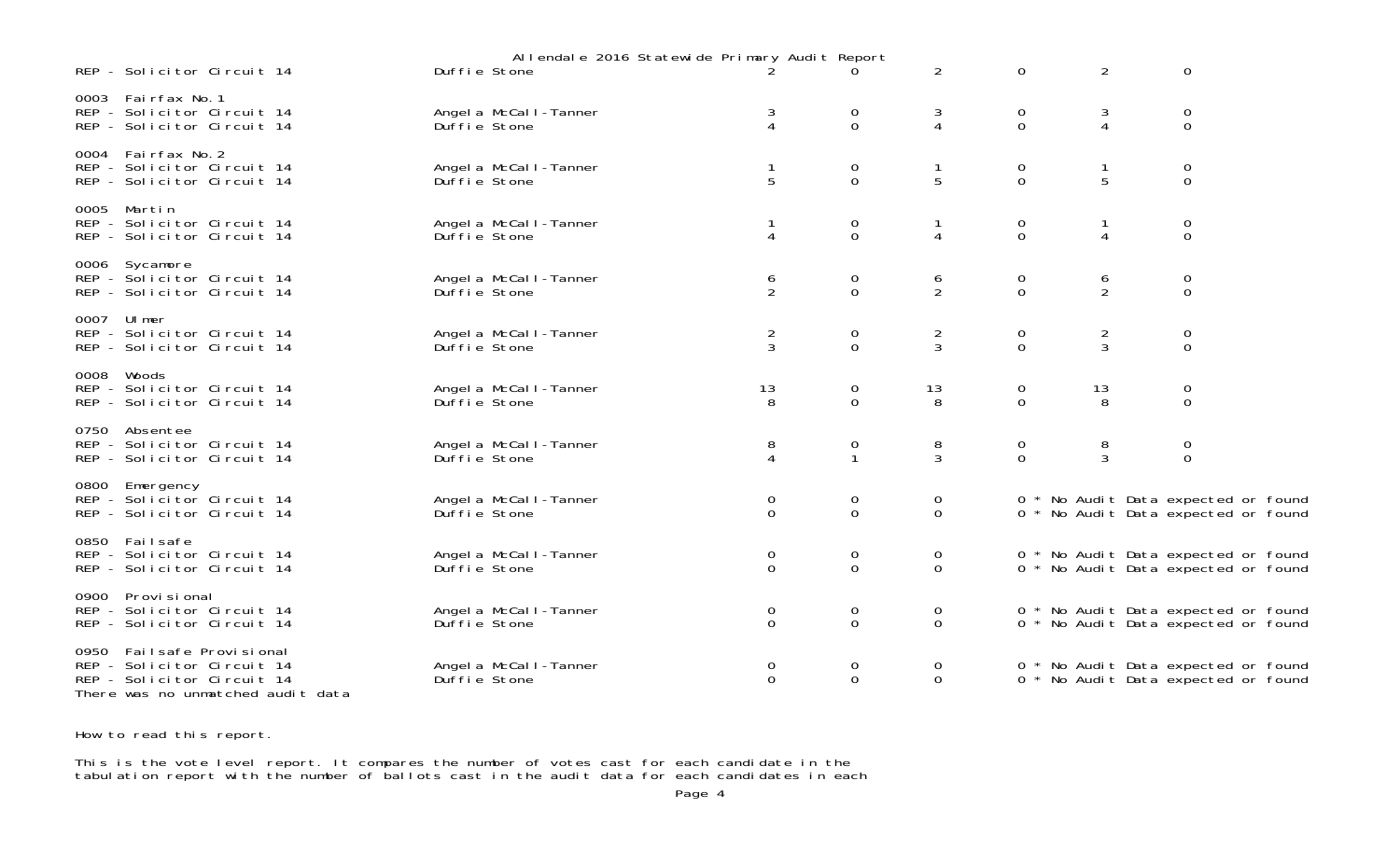precinct.

The tabulated values as read from the EL30A report are reported in four categories; Total, Optical (Opt), iVotronic (iVo) and Flash. None of these values on each line are calculated but parsed from the actual report. In the EL30A report all Write-in votes are added together and reported as one candidate name - Write-in. The EL30A does not report individual Write-in candidates.

The Opt totals are the total number of votes cast on paper ballots that were scanned into the optical scanner and transferred to the tabulation computer via memory stick or ZipDisk (depending on the type of device, M100 or M650 used to scan the ballots.) Optical totals should exist only in some but not all of the Virtual Precincts at the bottom of the table.

The iVo totals are the results gathered from the PEBs (Personal Electronic Ballot) which are used to open and close an iVotronic voting machine and, after the polls have closed, gather the ballots cast for transmission to the tabulation system.

The Flash totals are the totals that are read from the flash cards in the rare event that the ballotscannot be copied from the machine to the PEB or from the PEB to the tabulating machine.

The values on the Audit side come from the iVotronic audit data that is read from the flash cards as part of the audit process. That process combines the individual machine data into a master audit file, the EL155 Vote image log.

The EL155 contains a record of all the votes cast on a ballot. The vote images indicate the machine 0counting the number of times a candidate name for a contest appears in a precint we get the number of votes cast in that precinct for that candidates. That number should always match the number of votes cast for that candidate in that contest in the iVo column on the EL30A side of the report.

Optical ballots do not have electonically readable audit files. So if the audit data iVotronic total votes does not match the EL30A iVo value one of two things will occur. The first is if the iVotronic tabulated is zero and the Total tabulated votes match the tabulated Optical votes the following comment is made in the Audit side of the report; All votes cast for this candidate in this precicnt are optical No Audit Data for optical, or secondly, if the iVotronic total is not zero, a notation indicating which data Audit data In the event a candidate or the combined Write-in candidates did not receive any votes in a precinct the EL30A will report a zero vote count. If there are no votes for this candidate in a precinct in the audit data, the following comment will be placed into the audit report by the auditing software; No Audit Data expected or found.

Finaly the audit software will search the audit data for any votes that were not found on the EL30A report. If it finds some, it will report those vote totals by contest, candidate name and precinct. if it does not find any unmatched audit data it will report; There was no unmatched audit data

Allendale EL30A45A Comparison Report Election: 2016 Statewide Primary Audit Date: 11:56:38, Thu Jun 16, 2016

|        |       |     | <b>FI 205</b> |      |          |     |     | -. .-<br>-145- |         |        |  |
|--------|-------|-----|---------------|------|----------|-----|-----|----------------|---------|--------|--|
| Office | Party | ⊺ot | ᄂᄂ୰<br>0pt    | ' Vo | - Fl ash | Tot | Opt | ᄂᄂ᠇୰<br>' Vo   | rl ashl | Del ta |  |
|        |       |     |               |      |          |     |     |                |         |        |  |

----------------------------------------------------------------------------------------------------------------------------------------------------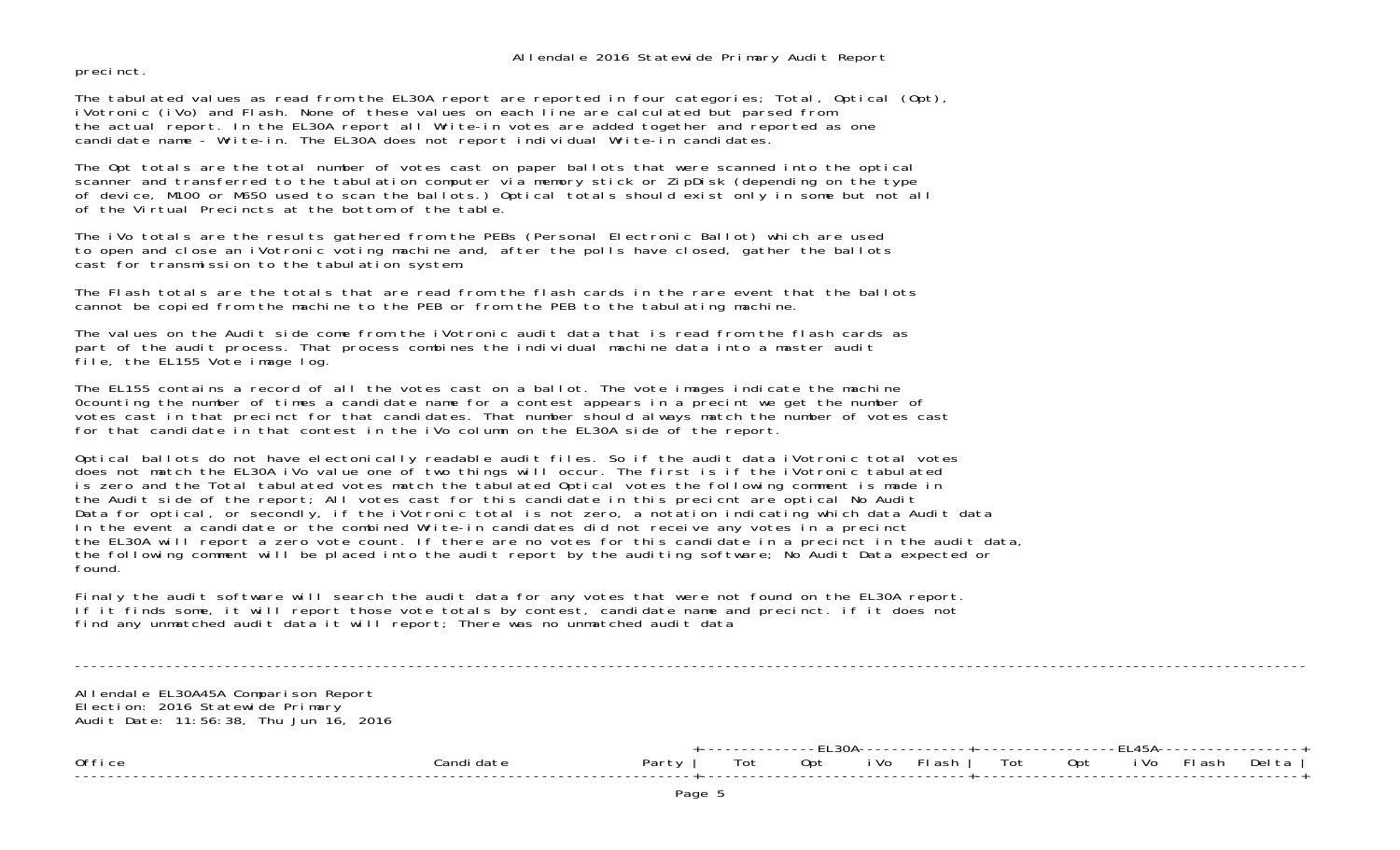## Allendale 2016 Statewide Primary Audit Report

| Solicitor Circuit 14 | Angel a McCall-Tanner |  |  |  |  | - റ |
|----------------------|-----------------------|--|--|--|--|-----|
| Solicitor Circuit 14 | Duffie Stone          |  |  |  |  | _റ  |

How to read this report.

This is EL30A EL45A Crosscheck Report. It sums each candidates vote totals in each precinct in the EL30A Precinct Detail Report and compares it to the EL45A Election Summary Report that contains the tabulated total for each candidate in the county.

The values read from the EL30A report are reported in four categories; Total, Optical (Opt), iVotronic (iVo) and Flash. None of these values on each line are calculated but parsed from the actual report. The total lines are the calculated sums of the individual precince line values.

The Opt totals are the total number of votes cast on paper ballots that were scanned into the optical scanner and transferred to the tabulation computer via memory stick or ZipDisk (depending on the type of device, M100 or M650 used to scan the ballots.) Optical totals should exist only in some but not all of the Virtual Precincts at the bottom of the table.

The iVo totals are the results gathered from the PEBs (Personal Electronic Ballot) which are used to open and close an iVotronic voting machine and, after the polls have closed, gather the ballots cast for transmission to the tabulation system.

The Flash totals are the totals that are read from the flash cards in the rare event that the ballotscannot be copied from the machine to the PEB or from the PEB to the tabulating machine.

The values read from the EL45A report are reported in same four categories; Total, Optical (Opt), iVotronic (iVo) and Flash as the EL30A. Like the EL30A they are parsed from the actual EL45A report. The summary candidate totals are compared against the calculated sums for each candidate from, the EL30A report. Each of the values in each line on the EL30A side must match the same value on the EL45A side and the Delta value must be zero.

Allendale PEB Use Report Election: 2016 Statewide Primary Audit Date: 11:55:16, Thu Jun 16, 2016

| Precinct                                                                    | PEBs Used                                      | Comments |
|-----------------------------------------------------------------------------|------------------------------------------------|----------|
| Allendale No.1<br>Allendale No. 2<br>Fairfax No.1<br>Fairfax No.2<br>Martin | 153491<br>226084<br>144085<br>135239<br>152397 |          |
| Sycamore                                                                    | 154034                                         |          |
| Ulmer                                                                       | 141874                                         |          |
| Woods                                                                       | 147618                                         |          |
| Absentee                                                                    | 147088                                         |          |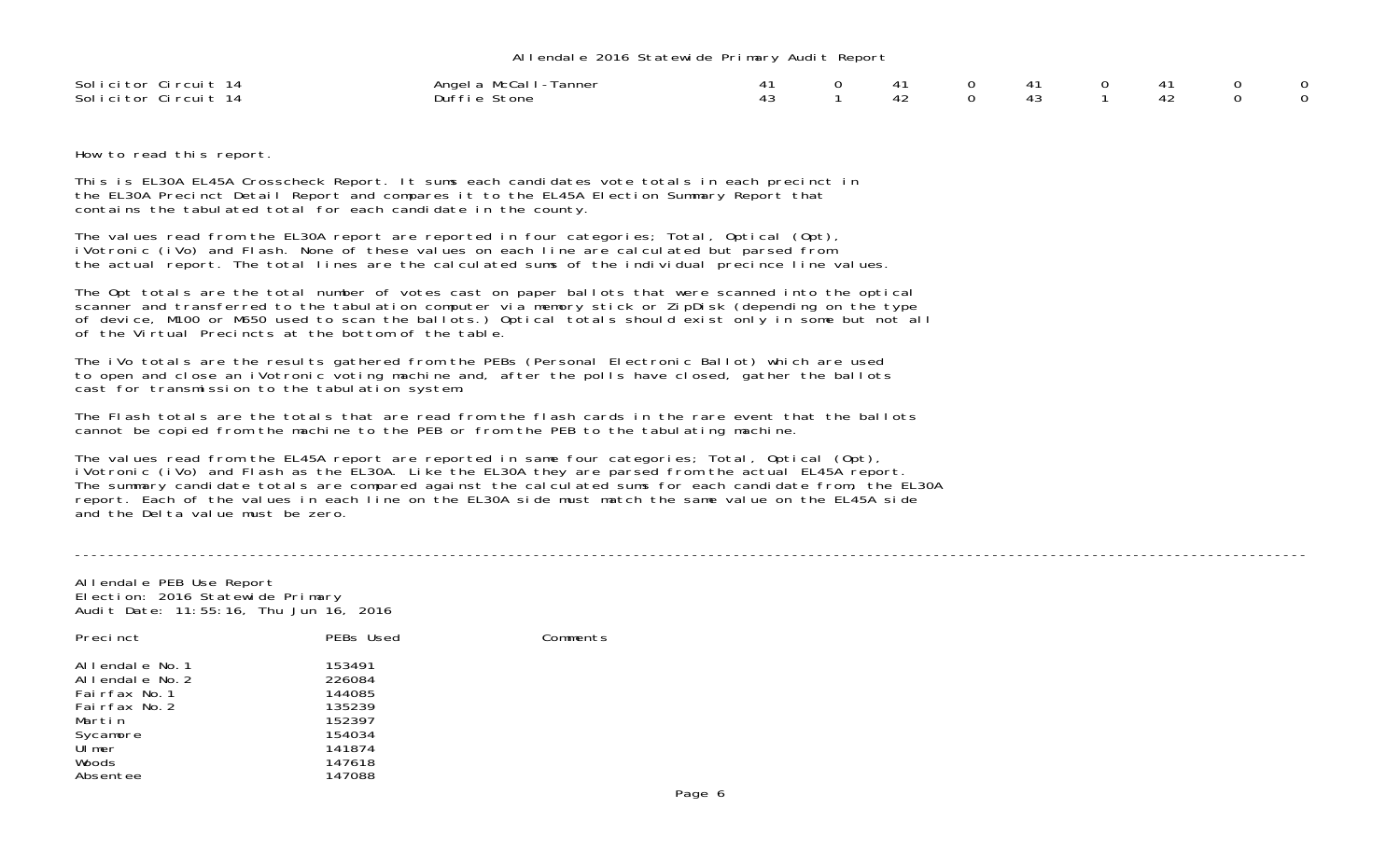## 9 precincts processed

The following precinct(s) have no ballots cast in them: Emergency, Failsafe, Provisional, Failsafe Provisional Note: if there are no ballots cast in a precinct the machines in that precinct cannot be identified so these precinct(s) will not appear in this report.

How to read this report.

This is the PEB Used report. It lists the precints found in the Audit data and lists all the PEBs that were used by the poll workers to open and close the iVotronic machines in that. precinct.

If more than one PEB is used to open and close all the iVotronic machines in a precinct, then the County Election Commission must read ALL the PEBs used in that precinct to assure that they have collected all the ballots from that precinct. A county whose report shows a precinct that has machines open or closed by more than one PEB should double check the Ballot Audit Report against the iVotronic paper tapes and the Poll Book to make sure that all the ballots have been collected and tabulated.

----------------------------------------------------------------------------------------------------------------------------------------------------

Allendale PEB Exceptions Report Election: 2016 Statewide Primary Election date: 06/14/2016Audit Date: 11:55:16, Thu Jun 16, 2016

|  | $i$ Vo $#$ Op PEB Open Time                                                                                                                                                                | CI PEB Close Time                                                                                                                                  |                                                                       | Exception Type Precinct - Ballots Cast                                             |
|--|--------------------------------------------------------------------------------------------------------------------------------------------------------------------------------------------|----------------------------------------------------------------------------------------------------------------------------------------------------|-----------------------------------------------------------------------|------------------------------------------------------------------------------------|
|  | 5124616 144085 06/14/2016 07:03:18<br>5127650 147088 06/01/2016 10:08:05<br>5127650 147088 06/01/2016 10:08:05<br>5136398 147088 06/01/2016 10:05:14<br>5136398 147088 06/01/2016 10:05:14 | 144085 06/14/2016 19:02:45<br>147088 06/14/2016 19:07:25<br>147088 06/14/2016 19:07:25<br>147088 06/14/2016 19:10:41<br>147088 06/14/2016 19:10:41 | Open Time<br>>>Open Date<<<br>Open Time<br>>>Open Date<<<br>Open Time | Fairfax No.1 - $5$<br>Absentee - 9<br>Absentee - 9<br>Absentee - 3<br>Absentee - 3 |

The following machines(s) have audit records but no ballots were cast on them: 5124733, 5125039, 5125768, 5126202, 5127346 Because they do not have ballots cast, they cannot be matched to a precinct.

How to read this report.

This is the PEB Exceptions Report. It checks for the following conditions in the iVotronic Event log;

- 1: A machine that was opened and closed by different PEBs
- 2: A Machine that was not opened on Election Date could be either an absentee or test machine
- 3: A Machine that was not closed on Election Date could have had problem closing
- 4: A Machine that was not opened by 7 am note most Absentee machines will show up here
- 5: A Machine that was closed before 7pm polls close at 7 PM